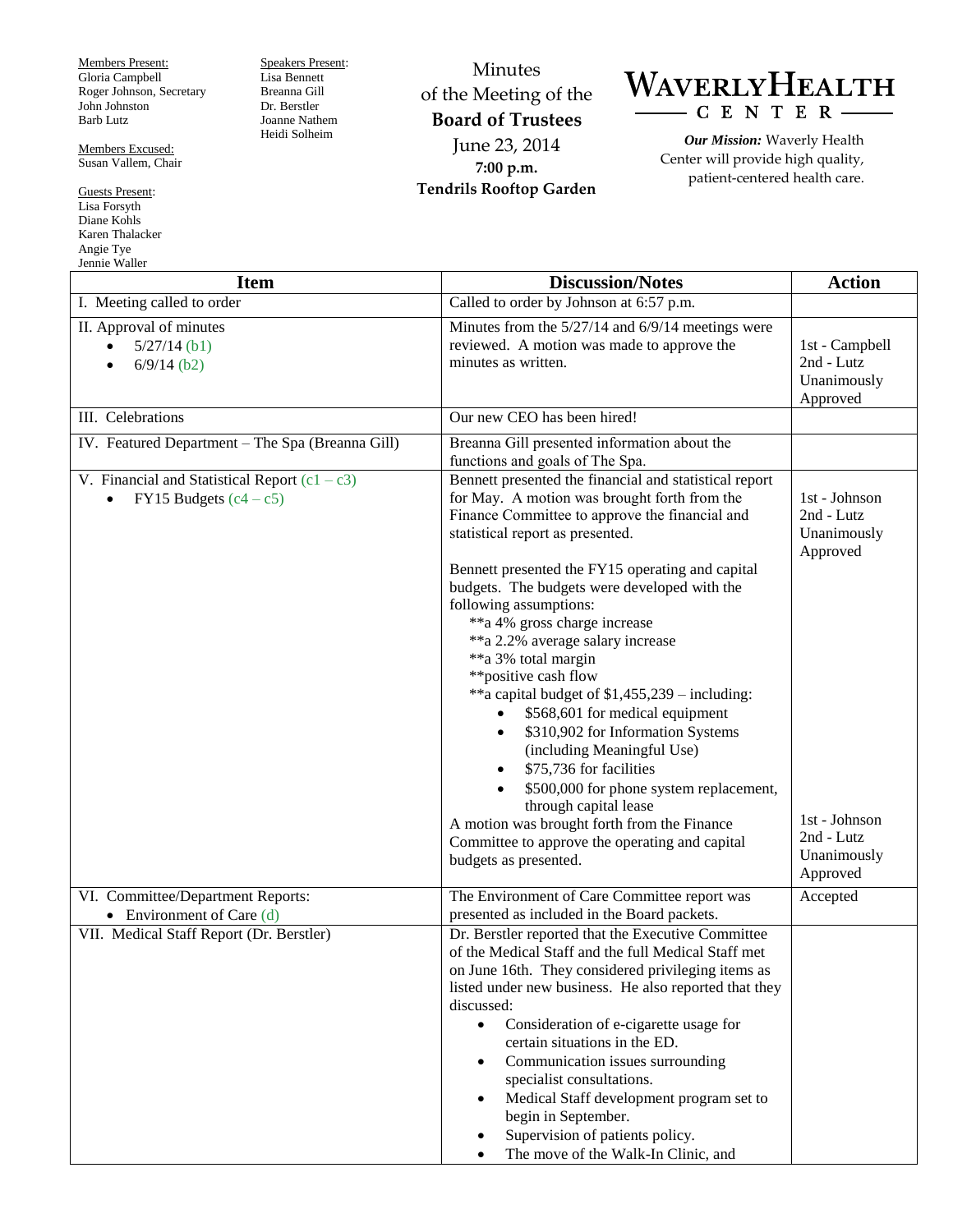|                                                                                                                                                  | change to hours.                                                                                                                                                                                                                                                                                                                                                                                                                                                                          |                                                         |
|--------------------------------------------------------------------------------------------------------------------------------------------------|-------------------------------------------------------------------------------------------------------------------------------------------------------------------------------------------------------------------------------------------------------------------------------------------------------------------------------------------------------------------------------------------------------------------------------------------------------------------------------------------|---------------------------------------------------------|
|                                                                                                                                                  | Treasurer's report and request for donation.                                                                                                                                                                                                                                                                                                                                                                                                                                              |                                                         |
|                                                                                                                                                  | Planetree report.                                                                                                                                                                                                                                                                                                                                                                                                                                                                         |                                                         |
|                                                                                                                                                  | Anesthetist Amber Hines starting July 14 <sup>th</sup> .<br>Record deficiencies clarification.                                                                                                                                                                                                                                                                                                                                                                                            |                                                         |
| VIII. C.E.O.'s Report                                                                                                                            |                                                                                                                                                                                                                                                                                                                                                                                                                                                                                           |                                                         |
| • Press Ganey Agreement $(g)$<br>IX. Old Business                                                                                                | Solheim presented an agreement with Press Ganey<br>for outpatient satisfaction survey. The one year<br>agreement provides for a mixture of mail and email<br>surveying at a cost of \$10,506. Discussion was held<br>regarding the benefit of changes to the survey<br>process to provide better information for<br>improvement. A motion was made to approve the<br>agreement as presented.                                                                                              | 1st - Johnston<br>2nd - Lutz<br>Unanimously<br>Approved |
|                                                                                                                                                  | Nathem reported that the Magnet designation appeal                                                                                                                                                                                                                                                                                                                                                                                                                                        |                                                         |
| <b>Magnet Update</b>                                                                                                                             | was mailed today. She discussed the appeal process<br>and reported that we should have a final decision by<br>the end of July.                                                                                                                                                                                                                                                                                                                                                            |                                                         |
| General Contractor Update                                                                                                                        | Solheim reported that there have been no new<br>developments from what was reported last month<br>regarding the General Contractor for the Christophel<br>Clinic/Cardiac Rehab projects.                                                                                                                                                                                                                                                                                                  |                                                         |
| <b>RAGBRAI</b> Preparation                                                                                                                       | Solheim reported that a table top exercise was held<br>today to aide in preparation for RAGBRAI. She<br>presented information on where riders will be staying<br>in the city, and where entertainment venues will be.<br>She noted that individuals planning to host riders at<br>their residence should register the riders on the<br>www.waverlyragbrai.com website. This will assure<br>that liability forms have been signed and provide<br>better tracking for emergency situations. |                                                         |
| X. New Business                                                                                                                                  |                                                                                                                                                                                                                                                                                                                                                                                                                                                                                           |                                                         |
| • CEO Employment Agreement                                                                                                                       | Bennett presented the CEO employment agreement<br>as included in the Board packets. A motion was<br>made to approve the agreement as presented.                                                                                                                                                                                                                                                                                                                                           | 1st - Lutz<br>2nd - Campbell<br>Unanimously<br>Approved |
| Provisional Appointment to Medical Staff:<br>$\bullet$<br>• Amber Hines, CRNA - Active, Anesthesia,<br><b>WHC</b>                                | Privileging items were presented as individually<br>listed at left. All files have been reviewed by the<br>Executive Committee of the Medical Staff. The                                                                                                                                                                                                                                                                                                                                  |                                                         |
| • Sarah Pauley, MD - Consulting, Radiology,                                                                                                      | Executive Committee recommends approval. A                                                                                                                                                                                                                                                                                                                                                                                                                                                | 1st - Johnston                                          |
| <b>RCI</b>                                                                                                                                       | motion was made to approve all privileging items as                                                                                                                                                                                                                                                                                                                                                                                                                                       | 2nd - Lutz                                              |
| • Adam Brooks, MD - Courtesy, Family<br>Practice, Covenant                                                                                       | individually considered and recommended by the<br>Executive Committee of the Medical Staff.                                                                                                                                                                                                                                                                                                                                                                                               | Unanimously<br>Approved                                 |
| Change of Status - Provisional to Regular<br>$\bullet$<br>Appointment to Medical Staff:<br>LaDawna Myrmo, CNM - Active, Midwifery,<br><b>WHC</b> |                                                                                                                                                                                                                                                                                                                                                                                                                                                                                           |                                                         |
| New/Revised Policies & Procedures: None<br>$\bullet$                                                                                             | There were no new or revised policies.                                                                                                                                                                                                                                                                                                                                                                                                                                                    |                                                         |
| Finance Committee (e1 & e2)<br>$\bullet$                                                                                                         | Bennett reported that the Finance Committee met on<br>June 12th and June 23rd. Minutes from the 6/12<br>meeting were included in the Board packet. Minutes<br>of the 6/23 meeting were distributed for review.                                                                                                                                                                                                                                                                            |                                                         |